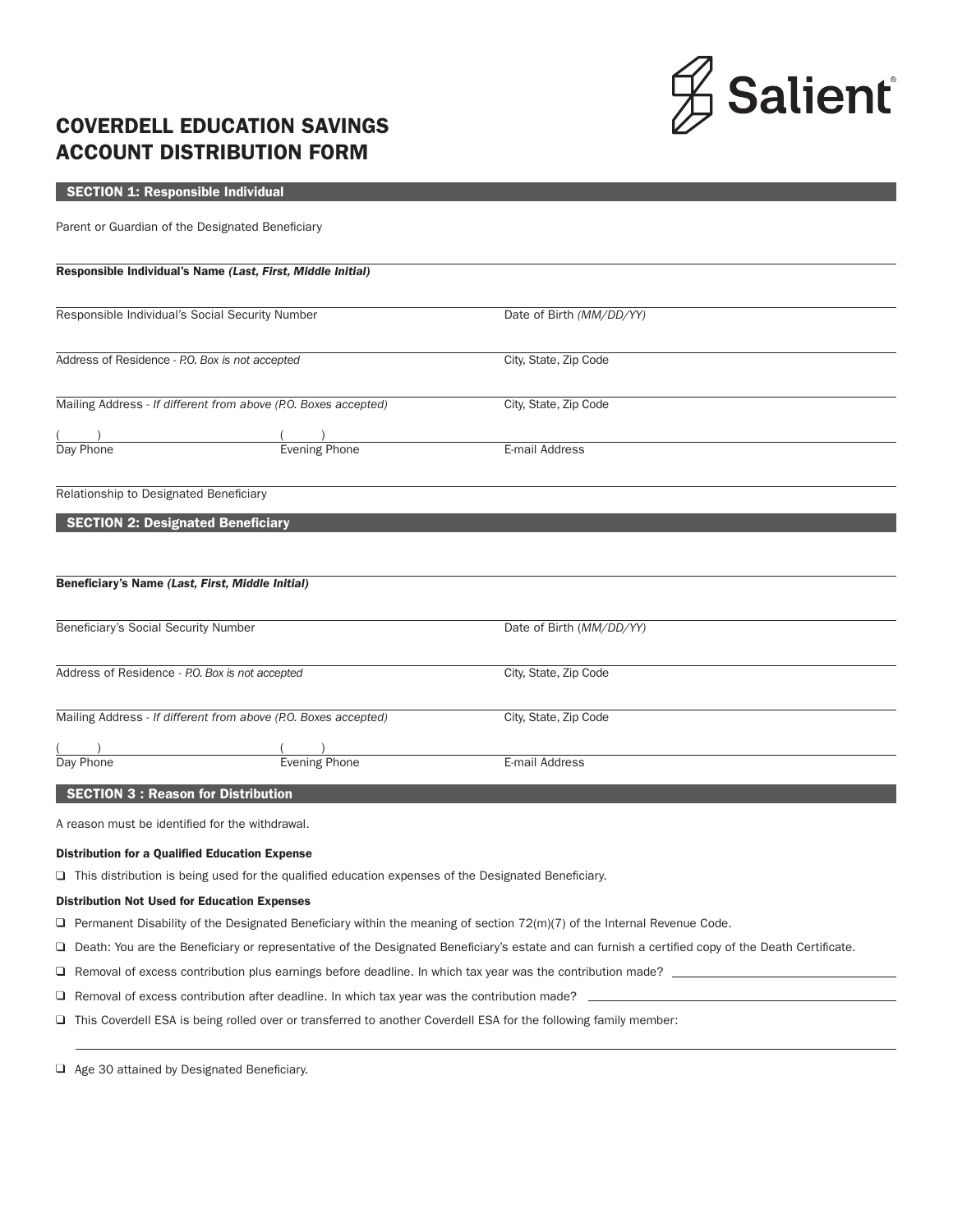## SECTION 4: Distribution Amount

If withdrawing from multiple funds, one form per Fund is required.

| <b>Fund Name</b>                             |                 |                                                                                                                         | <b>Share Class</b>  |                               |                       |         |                                                                                    |
|----------------------------------------------|-----------------|-------------------------------------------------------------------------------------------------------------------------|---------------------|-------------------------------|-----------------------|---------|------------------------------------------------------------------------------------|
| <b>Account Number</b>                        |                 |                                                                                                                         |                     |                               |                       |         |                                                                                    |
|                                              |                 | □ I am withdrawing the total value of the Fund. □ I am making a partial withdrawal from this Fund. \$                   |                     |                               |                       | Amount  |                                                                                    |
| <b>SECTION 5: Payee</b>                      |                 |                                                                                                                         |                     |                               |                       |         |                                                                                    |
| Account Owner                                |                 | $\Box$ Beneficiary                                                                                                      |                     |                               |                       |         |                                                                                    |
| Name                                         |                 |                                                                                                                         |                     | <b>Social Security Number</b> |                       |         |                                                                                    |
| $\Box$ 3rd Party*                            |                 |                                                                                                                         |                     |                               |                       |         |                                                                                    |
| Name                                         |                 |                                                                                                                         |                     | <b>Social Security Number</b> |                       |         |                                                                                    |
| <b>SECTION 6: Payment Instructions</b>       |                 |                                                                                                                         |                     |                               |                       |         |                                                                                    |
| $\Box$ Mail a check to my address of record. |                 | $\Box$ Mail a check to an alternate address.*                                                                           |                     |                               |                       |         |                                                                                    |
|                                              |                 |                                                                                                                         |                     |                               |                       |         |                                                                                    |
| *Address                                     |                 |                                                                                                                         |                     | City, State, Zip Code         |                       |         |                                                                                    |
|                                              |                 | $\Box$ Purchase into an existing non-retirement mutual fund account #:                                                  |                     |                               | <b>Account Number</b> |         |                                                                                    |
|                                              |                 |                                                                                                                         |                     |                               |                       |         |                                                                                    |
| <b>Fund Name</b>                             |                 | <b>Share Class</b>                                                                                                      | <b>Ticker</b><br>\$ | Amount                        | or                    | Percent | %<br>%                                                                             |
|                                              |                 |                                                                                                                         | \$                  |                               |                       |         | %                                                                                  |
|                                              |                 |                                                                                                                         | \$                  |                               |                       |         | %                                                                                  |
|                                              |                 |                                                                                                                         | \$                  |                               |                       |         | %                                                                                  |
| <b>Total</b>                                 |                 |                                                                                                                         | \$                  |                               |                       | 100     | %                                                                                  |
|                                              |                 | $\Box$ Purchase into a new non-retirement mutual fund account (include a completed new account application)             |                     |                               |                       |         |                                                                                    |
|                                              |                 | $\Box$ Send by $\Box$ ACH Transfer or $\Box$ Wire Transfer to my existing bank instructions on file.                    |                     |                               |                       |         |                                                                                    |
|                                              |                 | $\Box$ Send by $\Box$ ACH Transfer or $\Box$ Wire Transfer to my new bank instructions listed in Section 7.*            |                     |                               |                       |         |                                                                                    |
|                                              |                 | * A Medallion Signature Guarantee is required to send assets to an address or bank other than the one listed on record. |                     |                               |                       |         |                                                                                    |
| <b>SECTION 7: Bank Information</b>           |                 |                                                                                                                         |                     |                               |                       |         |                                                                                    |
| <b>Account type:</b>                         | $\Box$ Checking | $\Box$ Savings                                                                                                          |                     |                               |                       |         |                                                                                    |
| Name on Bank Account                         |                 |                                                                                                                         | <b>Bank Name</b>    |                               |                       |         |                                                                                    |
|                                              |                 | ABA Routing Number (First 9 digits at the bottom of the check or deposit slip)                                          |                     |                               |                       |         | Bank Account Number (Second set of numbers at the bottom of check or deposit slip) |
|                                              |                 | Please attach a voided check or savings deposit slip from the specified bank account.                                   |                     |                               |                       |         |                                                                                    |
|                                              |                 | Adding/changing bank information requires a Medallion Signature Guarantee. Please see Section 9.                        |                     |                               |                       |         |                                                                                    |

I authorize Forward Funds to initiate credit and debit entries to my account at the bank that I have indicated. I further agree that Forward Funds will not be held accountable for any loss, liability, or expense for acting upon my instructions. It is understood that this authorization may be terminated by me at any time by written notification to Forward Funds. The termination request will be effective as soon as Forward Funds has had reasonable time to act upon it.